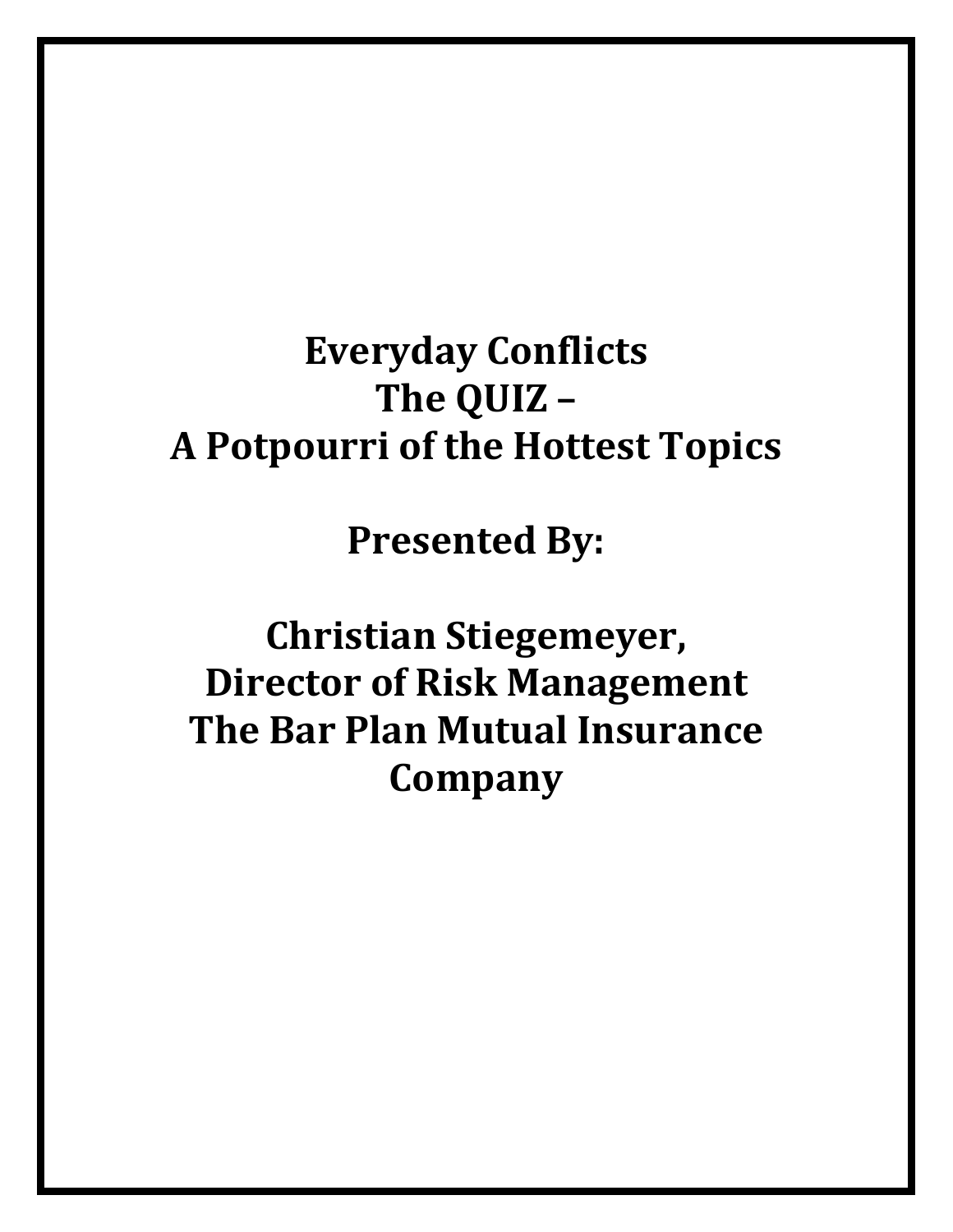

## **2021 Everyday Conflicts**

**Kansas**

**Christian A. Stiegemeyer** | Director of Risk Management **Whittney A. Dunn**| Risk Manager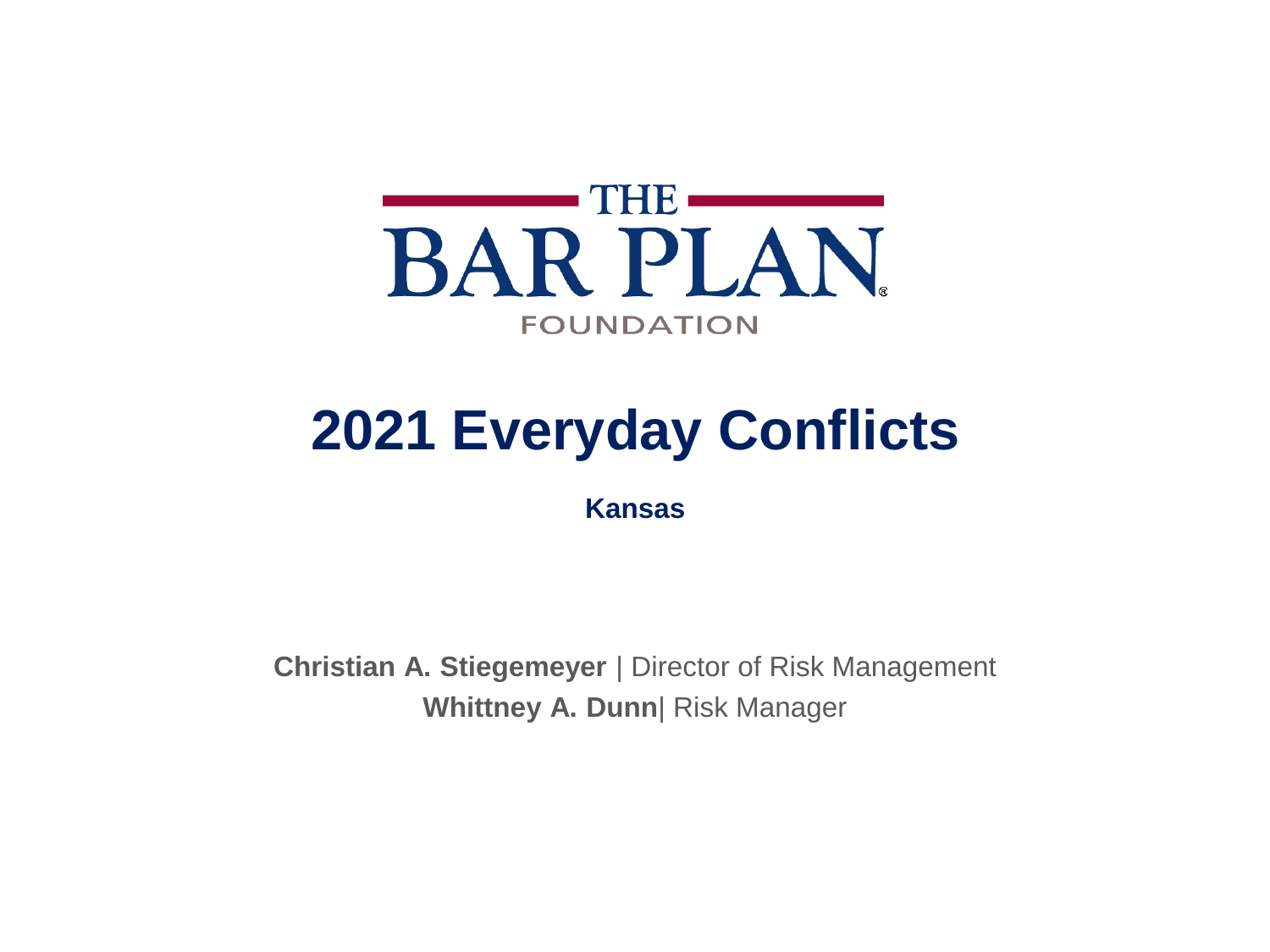

## Everyday **Conflicts**

### **Your Trust Account**

"Nowhere is the misbegotten maxim that an honest lawyer will instinctively do the ethically correct thing more glaringly disproven than in the area of care of client funds. The proper handling of funds entrusted to a lawyer is not an intuitive matter of innate morality but rather the subject of extensive technical requirements."

*Bloomberg/BNA ; Client Funds and Property; 45:501.* 

KRPC 1.15 Comment [1] A lawyer should hold property of others with the care required of a professional **fiduciary**.

Comment [2] Separate trust accounts may be warranted when administering estate monies or acting in similar f**iduciary**  capacities

Comment [7] Rule 1.15 of the Kansas Rules of Professional Conduct requires that lawyers in the practice of law who are entrusted with the property of law clients and third persons must hold that property with the care required of a professional **fiduciary**. The basis for Rule 1.15 is the lawyer's **fiduciary** obligation to safeguard trust property and to segregate it from the lawyer's own property, and not to benefit personally from the possession of the property.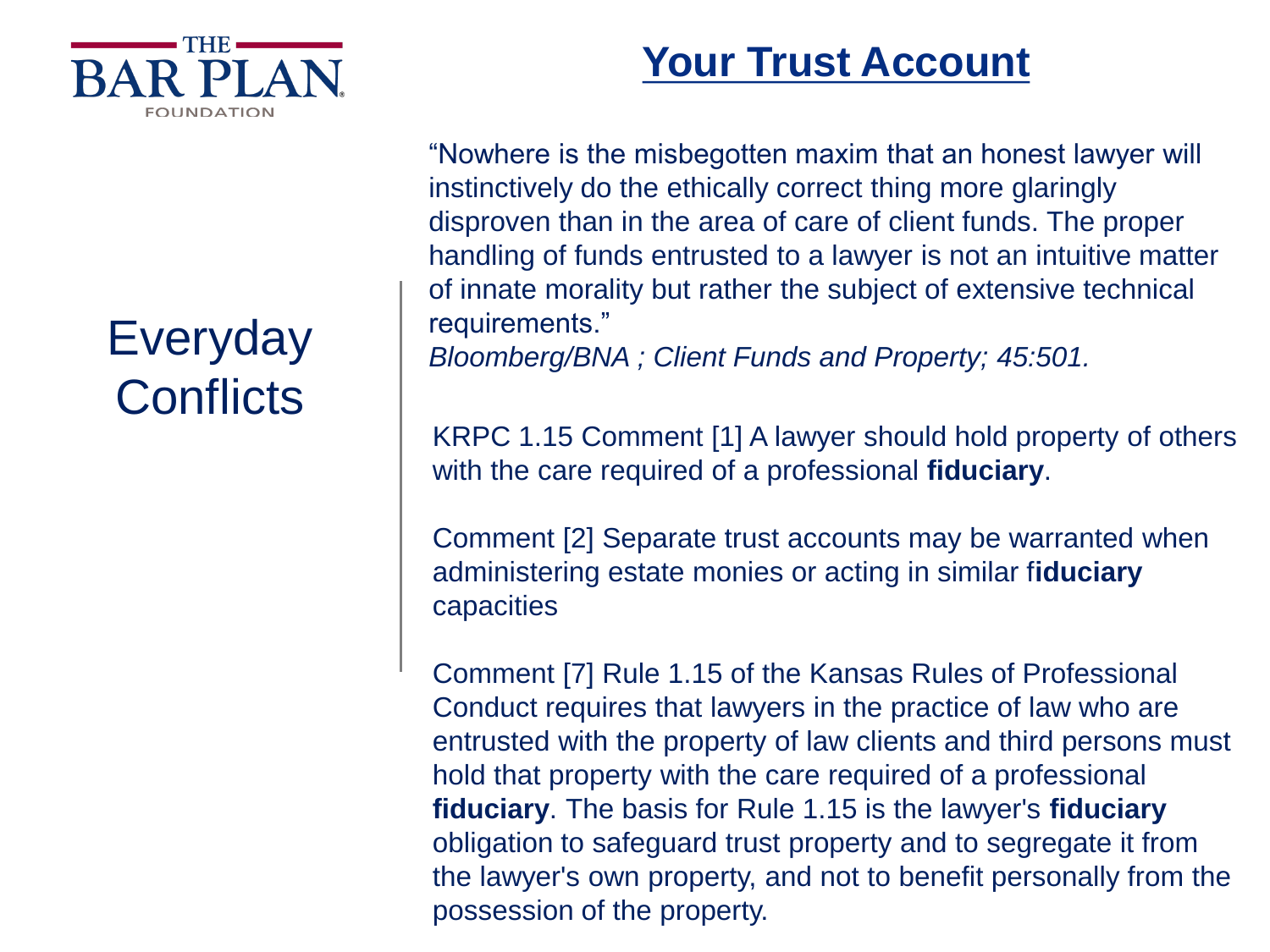

#### **KRPC 1.15 - SAFEKEEPING PROPERTY**

•(a) A lawyer shall hold property of clients or third persons that is in a lawyer's possession in connection with a representation separate from the lawyer's own property. Funds shall be kept in a separate account maintained in the state of Kansas. Other property shall be identified as such and appropriately safequarded. Complete records of such account funds and other property shall be kept by the lawyer and shall be preserved for a period of five years after termination of the representation.

•(b) Upon receiving funds or other property in which a client or third person has an interest, a lawyer shall promptly notify the client or third person. Except as stated in this Rule or otherwise permitted by law or by agreement with the client, a lawyer shall promptly deliver to the client or third person any funds or other property that the client or third person is entitled to receive and, upon request by the client or third person, shall promptly render a full accounting regarding such property.

•(c) When in the course of representation a lawyer is in possession of property in which both the lawyer and another person claim interests, the property shall be kept separate by the lawyer until there is an accounting and severance of their interests. If a dispute arises concerning their respective interests, the portion in dispute shall be kept separate by the lawyer until the dispute is resolved. •(d) Preserving identity of funds and property of a client.

•(1) All funds of clients paid to a lawyer or law firm, including advances for costs and expenses, shall be deposited in one or more identifiable accounts maintained in the State of Kansas with a federal or state chartered or licensed financial institution and insured by an agency of the federal or state government, and no funds belonging to the lawyer or law firm shall be deposited therein except as follows:

•(i) Funds reasonably sufficient to pay bank charges may be deposited therein.

•(ii) Funds belonging in part to a client and in part presently or potentially to the lawyer or law firm must be deposited therein, but the portion belonging to the lawyer or law firm may be withdrawn when due unless the right of the lawyer or law firm to receive it is disputed by the client, in which event the disputed portion shall not be withdrawn until the dispute is finally resolved.

•(2) The lawyer shall:

•(i) Promptly notify a client of the receipt of the client's funds, securities, or other properties.

•(ii) Identify and label securities and properties of a client promptly upon receipt and place them in a safe deposit box or other place of safekeeping as soon as practicable.

•(iii) Maintain complete records of all funds, securities, and other properties of a client coming into the possession of the lawyer and render appropriate accountings to the client regarding them.

•(iv) Promptly pay or deliver to the client as requested by a client the funds, securities, or other properties in the possession of the lawyer which the client is entitled to receive.

•(v) Produce all trust account records for examination by the Disciplinary Administrator upon request of the Disciplinary Administrator in compliance with Rule 236.

•(3) Except as provided in subsection (3)(iv), any lawyer or law firm that creates or maintains an account for funds of clients or third persons that are nominal in amount or that are expected to be held for a short period of time and on which interest is not paid to the clients or third persons shall comply with the following provisions:

•(i) Such an account shall be established and maintained with a federal or state chartered or licensed financial institution located in Kansas and insured by an agency of the federal or state government. Funds shall be subject to withdrawal upon request and without delay.

•(ii) If the account bears interest, the rate of interest payable shall not be less than the rate paid by the institution to regular, non-attorney depositors. Higher rates offered by the institution to customers whose deposits exceed certain time or quantity minima, such as those offered in the form of certificates of deposit, may be obtained by a lawyer or law firm so long as there is no impairment of the right to withdraw or transfer principal immediately.

•(iii) If the account bears interest, lawyers or law firms that deposit client funds in such an account shall direct the depository institution:

•(aa) to remit at least quarterly, to the Kansas Bar Foundation, Inc., interest or dividends, as the case may be, on the average monthly balance in the account or as otherwise computed in accordance with the institution's standard accounting practice; and

•(bb) to transmit with each remittance to the Foundation a statement showing the name of the lawyer or law firm for whom the remittance is sent and the rate of the interest applied; and

•(cc) to transmit to the depositing lawyer or law firm at the same time a report showing the amount paid to the Foundation, the rate of interest applied, and the average account balance of the period for which the report is made.

•(iv) A lawyer or law firm that elects not to comply with **Rule 1**.**15**(d)(3)(iii):

•(aa) shall file a Notice of Declination with the Clerk of the Appellate Courts on or before the beginning of the next annual registration period under [Supreme Court Rule 206](https://1.next.westlaw.com/Link/Document/FullText?findType=L&pubNum=1006859&cite=KSRDISCR206&originatingDoc=N77C1F030B8DF11DE8187B1B32693FDA2&refType=LQ&originationContext=document&transitionType=DocumentItem&contextData=(sc.Search)); or

•(bb) notwithstanding the foregoing, may file a Notice of Declination with the Clerk of the Appellate Courts at such other time, after July 1, 1992, that a decision to decline is effected.

•(v) Every lawyer who has not previously registered or who is required to register under [Supreme Court Rule 206](https://1.next.westlaw.com/Link/Document/FullText?findType=L&pubNum=1006859&cite=KSRDISCR206&originatingDoc=N77C1F030B8DF11DE8187B1B32693FDA2&refType=LQ&originationContext=document&transitionType=DocumentItem&contextData=(sc.Search)) shall be provided the opportunity, at the time of initially registering, to elect or decline to comply with **Rule 1**.**15**(d)(3)(iii) (the IOLTA program) on such forms as the Clerk of the Appellate Courts may prescribe.

•(e) Every Kansas lawyer engaged in the private practice of law in Kansas shall, as a part of his or her annual registration, certify to the following:

•"I am familiar with and have read Kansas Supreme Court Rule 240, KRPC 1.15, and I and/or my law firm comply/complies with KRPC 1.15 pertaining to preserving the identity of funds and property of a client."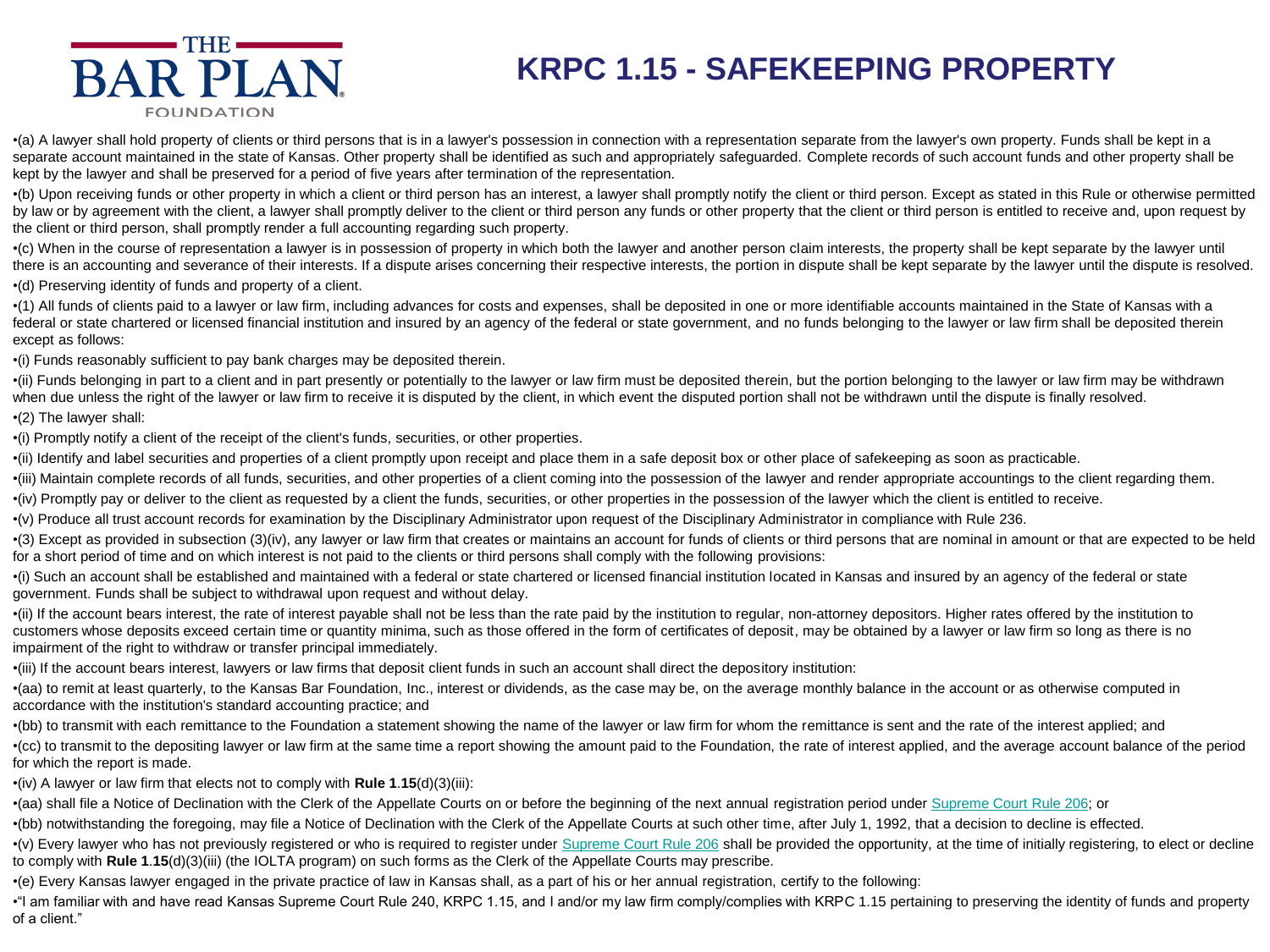

#### **KRPC 1.15 - SAFEKEEPING PROPERTY Overdraft Reporting**

(f) (1) Every federal or state chartered or licensed financial institution referred to in KRPC 1.15(d)(1) shall be approved as a depository for lawyer trust accounts if it files with the Disciplinary Administrator an agreement, in a form provided by the Disciplinary Administrator, to report to the Disciplinary Administrator in the event any properly payable instrument is presented against a lawyer trust account containing insufficient funds, whether or not the instrument is honored. Any such agreement shall apply to all branches of the financial institution and shall not be canceled except upon thirty (30) days' notice in writing to the Disciplinary Administrator. The Disciplinary Administrator shall annually publish a list of approved financial institutions.

(2) The overdraft notification agreement shall provide that all reports made by the financial institution shall contain the following information:

(i) the identity of the financial institution;

- (ii) the identity of the lawyer or law firm;
- (iii) the account number;

(iv) either (i) the amount of the overdraft and the date created; or (ii) the amount of returned instrument(s) and date returned.

The information required by the notification agreement shall be provided within five (5) banking days of the date the item(s) were paid or returned unpaid.

(3) Every lawyer admitted to practice in this jurisdiction shall, as a condition thereof, be conclusively deemed to have consented to the reporting and production requirements mandated by this rule.

(4) Nothing herein shall preclude a financial institution from charging a particular lawyer or law firm for the reasonable cost of producing the reports and records required by this rule. The Disciplinary Administrator's Office shall reimburse the financial institution for the reasonable cost of producing the reports and records required by this rule should the lawyer or law firm fail to do so.

(5) This rule shall not create any cause of action for any person or organization against the financial institution based upon the failure of the financial institution to provide the notices required by this rule.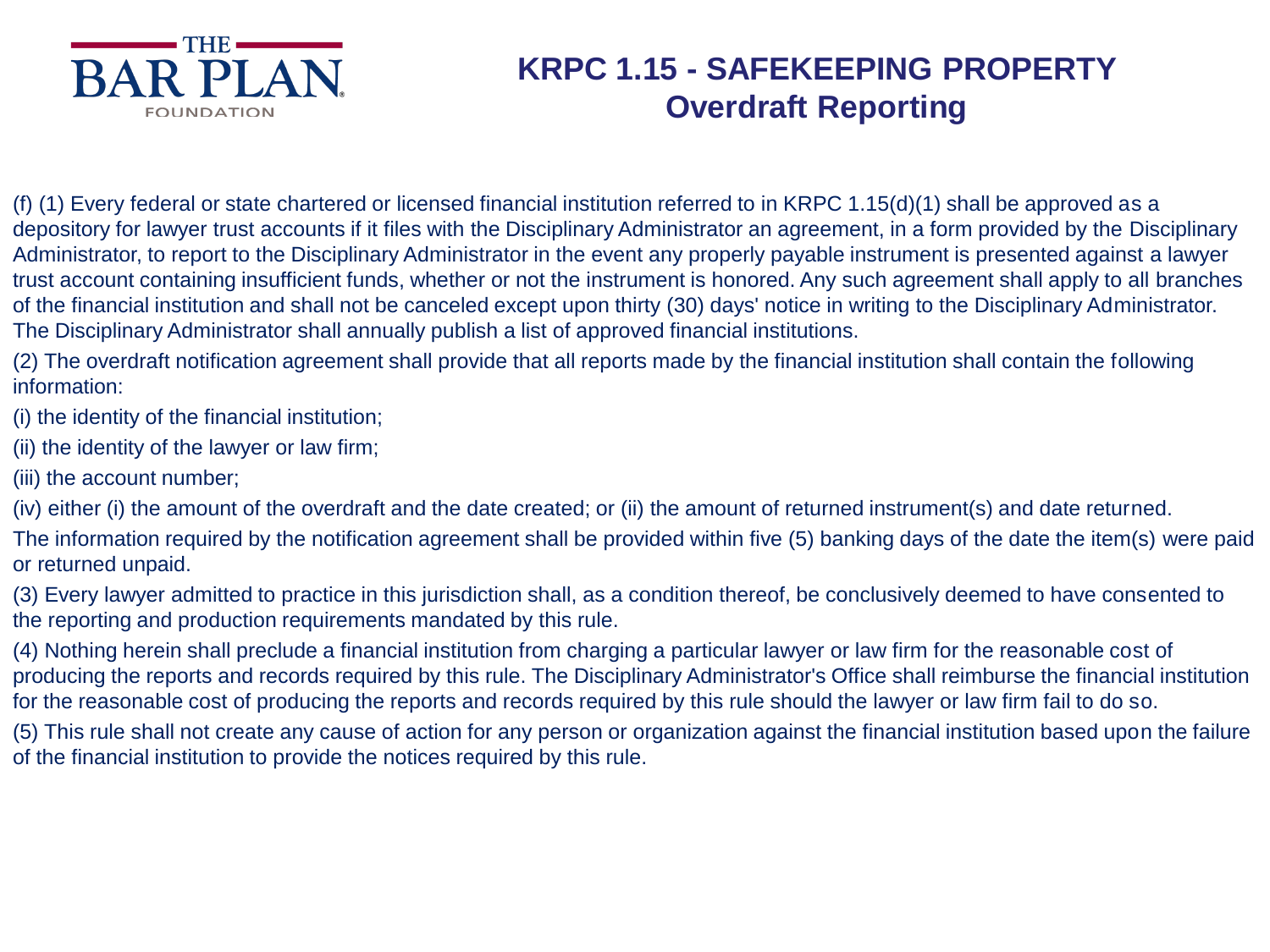

#### **1.15 OVERDRAFT REPORTING Advisory Committee Regulation**

These banks have been approved for lawyer trust accounts:

(https://www.kscourts.org/Attorneys/Office-of-Disciplinary-Administration/Banks-Approved-for-Lawyer-s-Trusts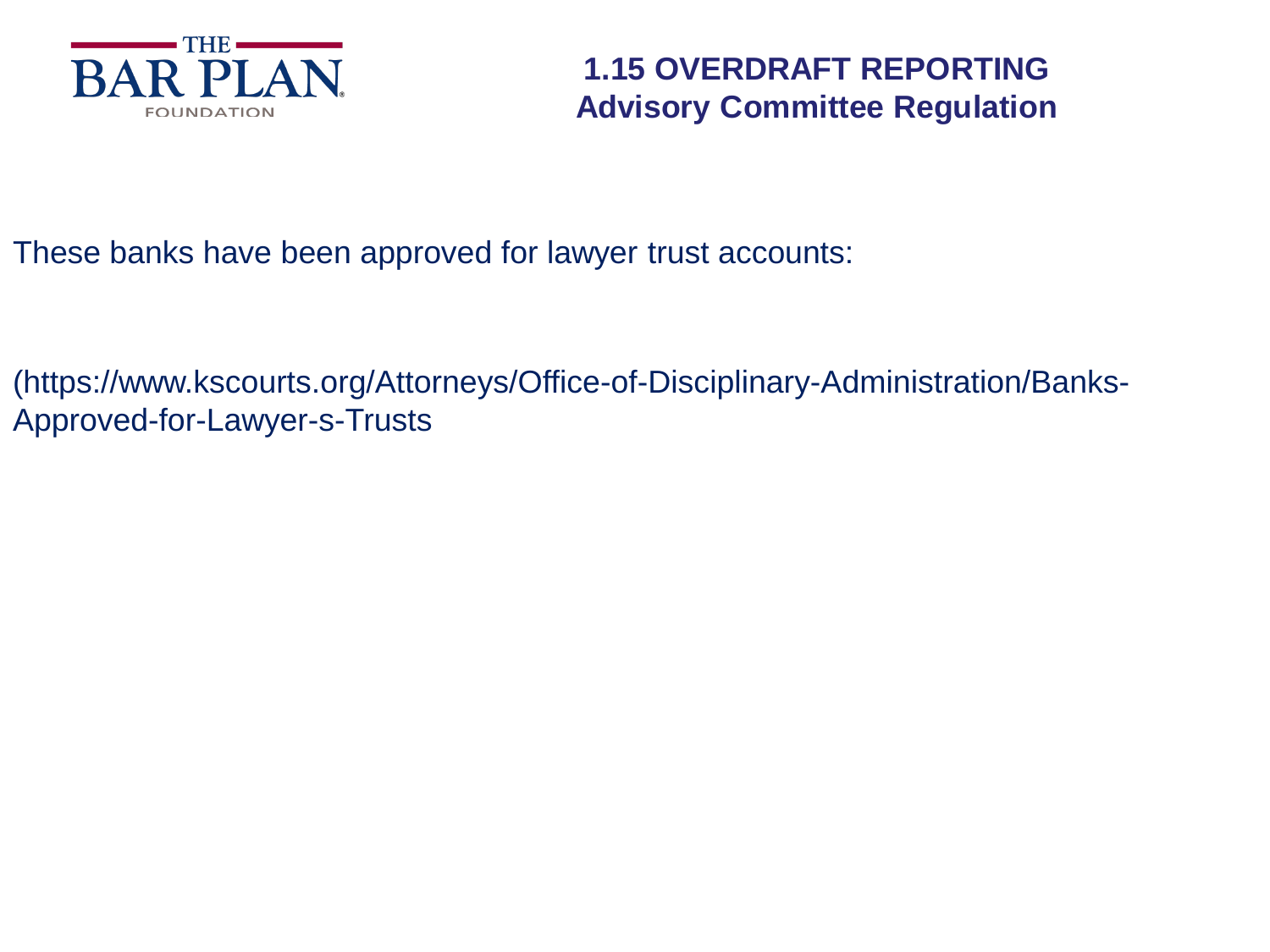

# A Quiz

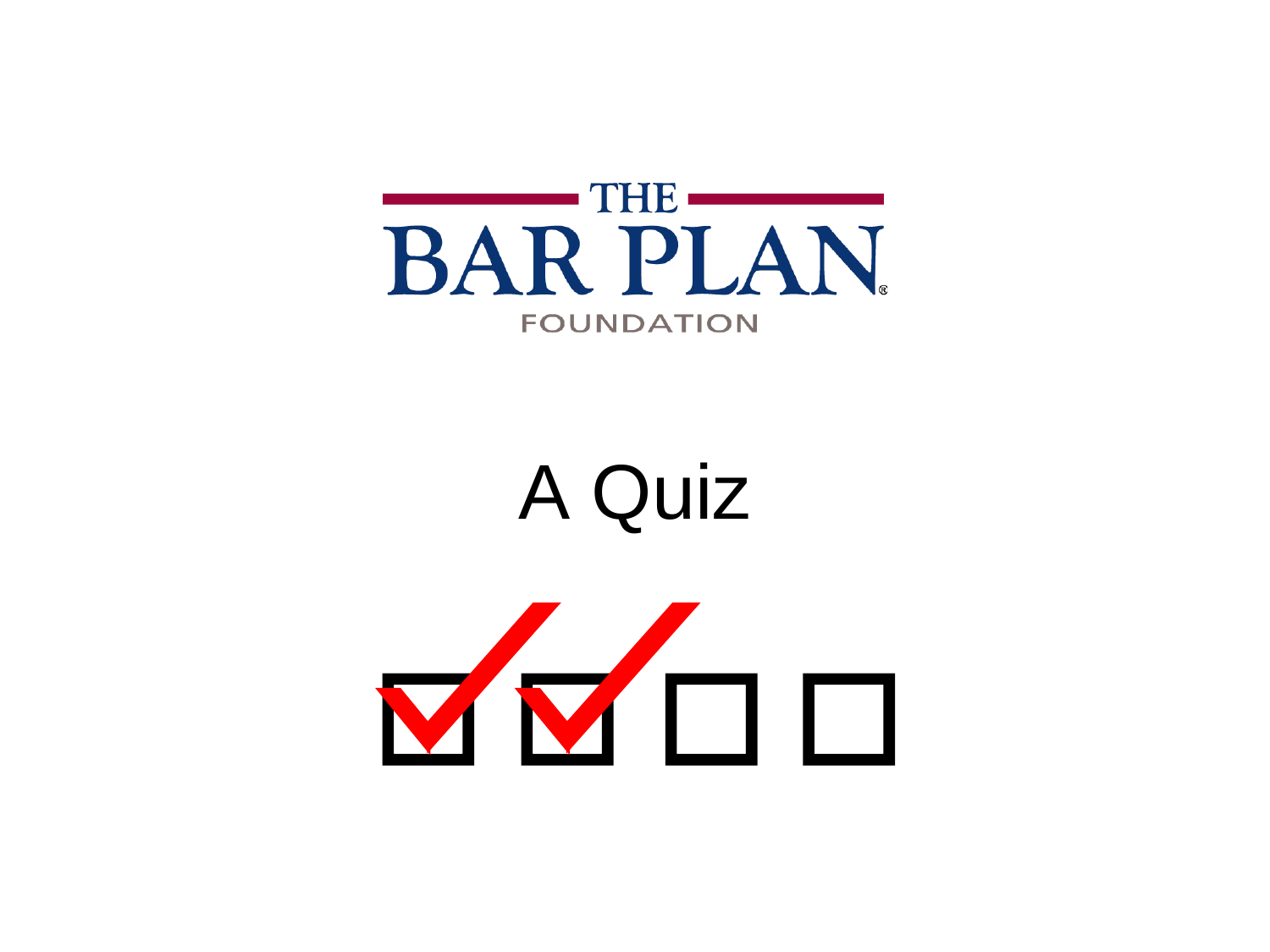

#### **1. Funds of clients or third parties may**  $\frac{1}{2}$  **time. be deposited into your operating account, if:**

**A. You will have the funds in the account for a short period of** 

#### **B. The funds are nominal in amount.**

**C. Both A. and B.**

**D. It is never OK to deposit funds of clients or third parties into your operating account.**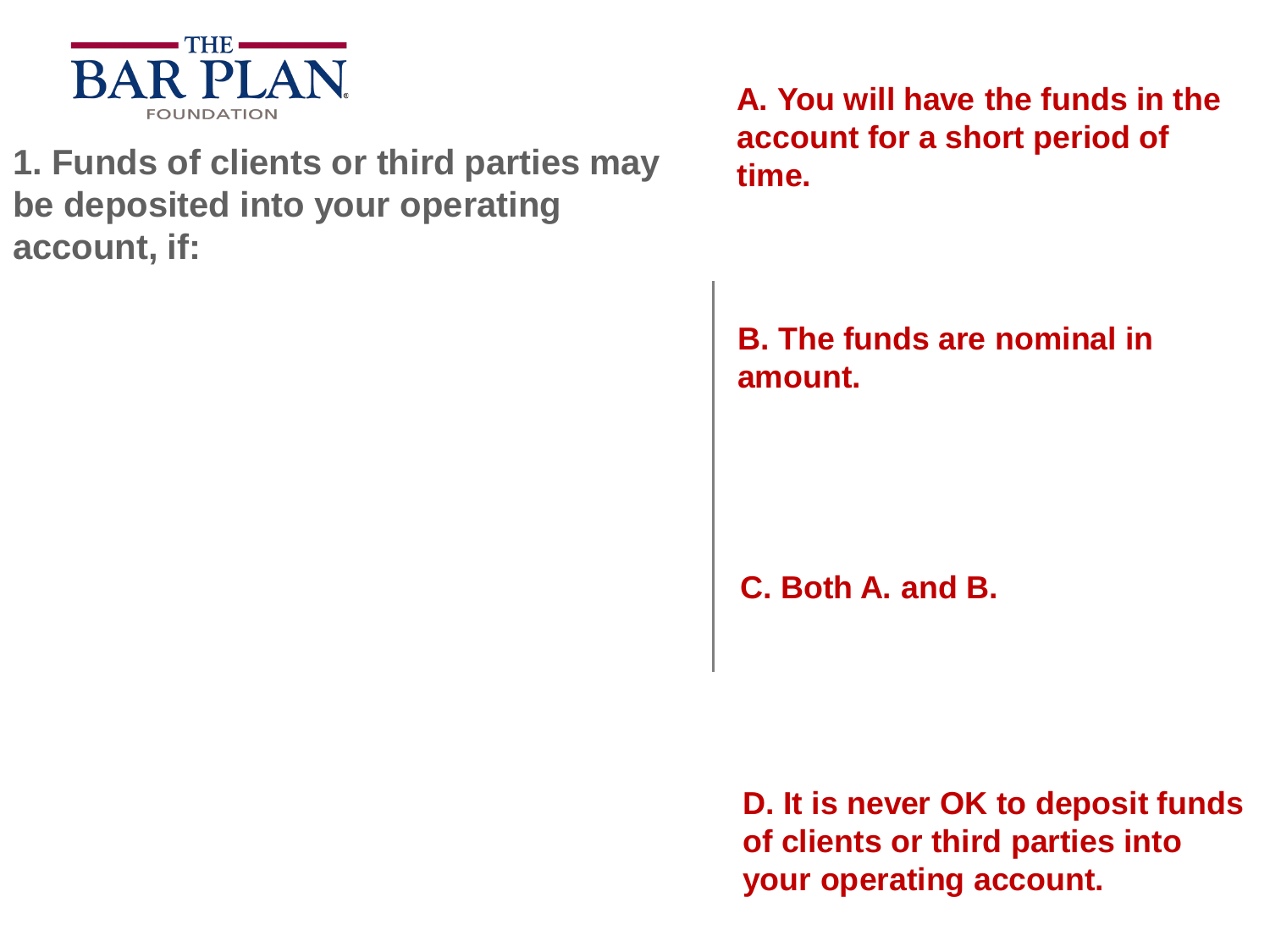

**2. You accept a client on a retainer flat fee arrangement. Your written fee agreement signed by the client states that the retainer flat fee is earned upon receipt and is non-refundable. The client pays you \$6,000 for attorney fees and \$176 for filing fees. You deposit both sums in your firm operating account. The deposits into the firm operating account are:**

**A. Proper as to both fees because the flat fee is earned and the filing fees were expended within 24 hours.** 

**B. Proper as to the flat fee because it was earned upon receipt but improper as to the filing fees.**

**C. Proper as to the filing fee because it was expended within 24 hours but improper as the flat fee.**

**D. Improper as to both fees.**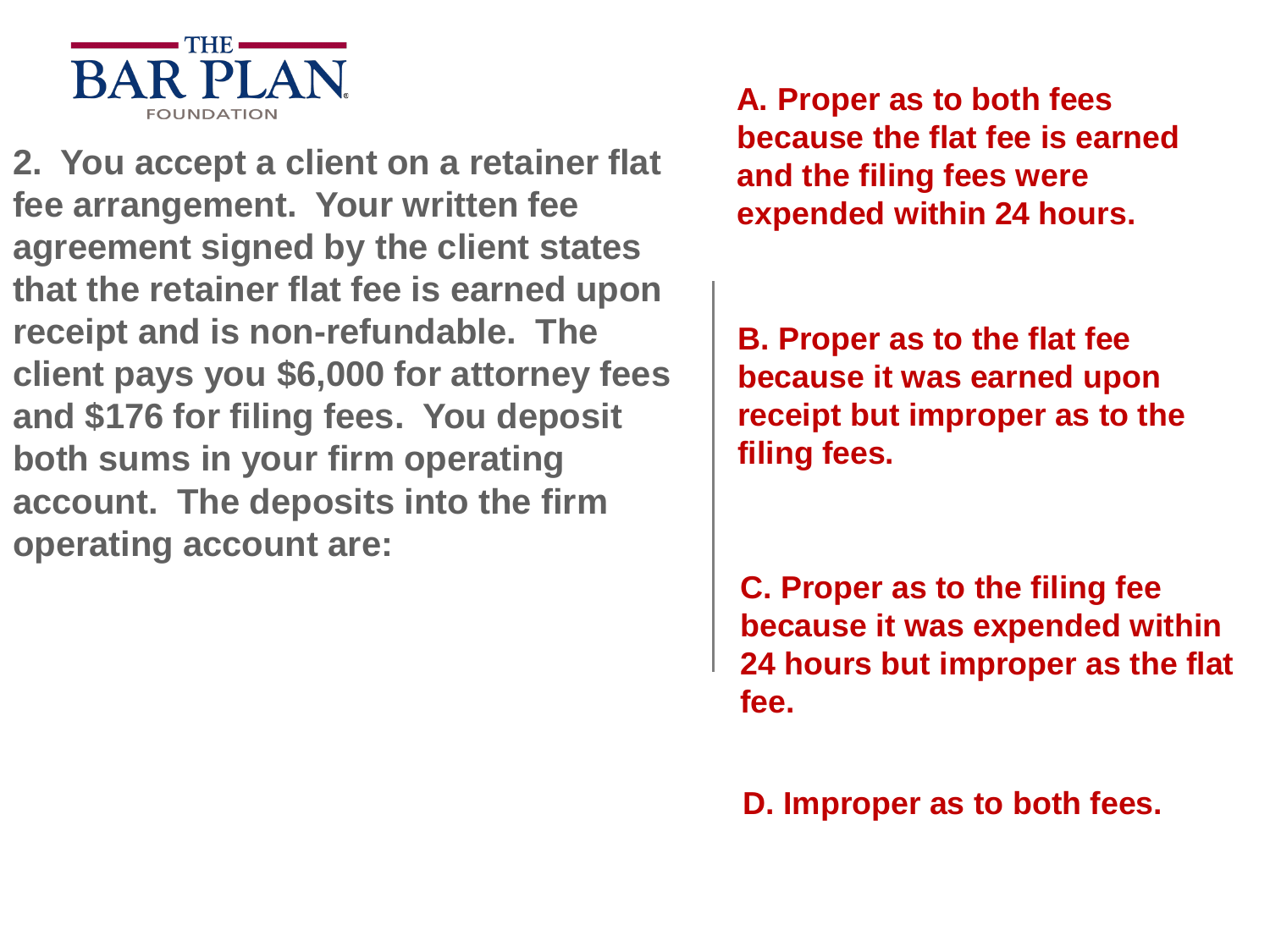

**3. You accept a client whose reveal confidential information. fee will be paid by her parents. The parents pay an advance fee of \$5,000 that you will bill against at an agreed hourly rate. Several month into the representation the advance fee is depleted and you request a replenishment. The parents request a billing statement and an accounting related to the previous advance fee. You:**

**A. Shall not provide a billing statement or an accounting because the documents will** 

**B. Shall not provide a billing statement or an accounting because the documents will reveal attorney-client privileged communications.**

**C. Shall provide a billing statement.**

#### **D. Shall provide an accounting.**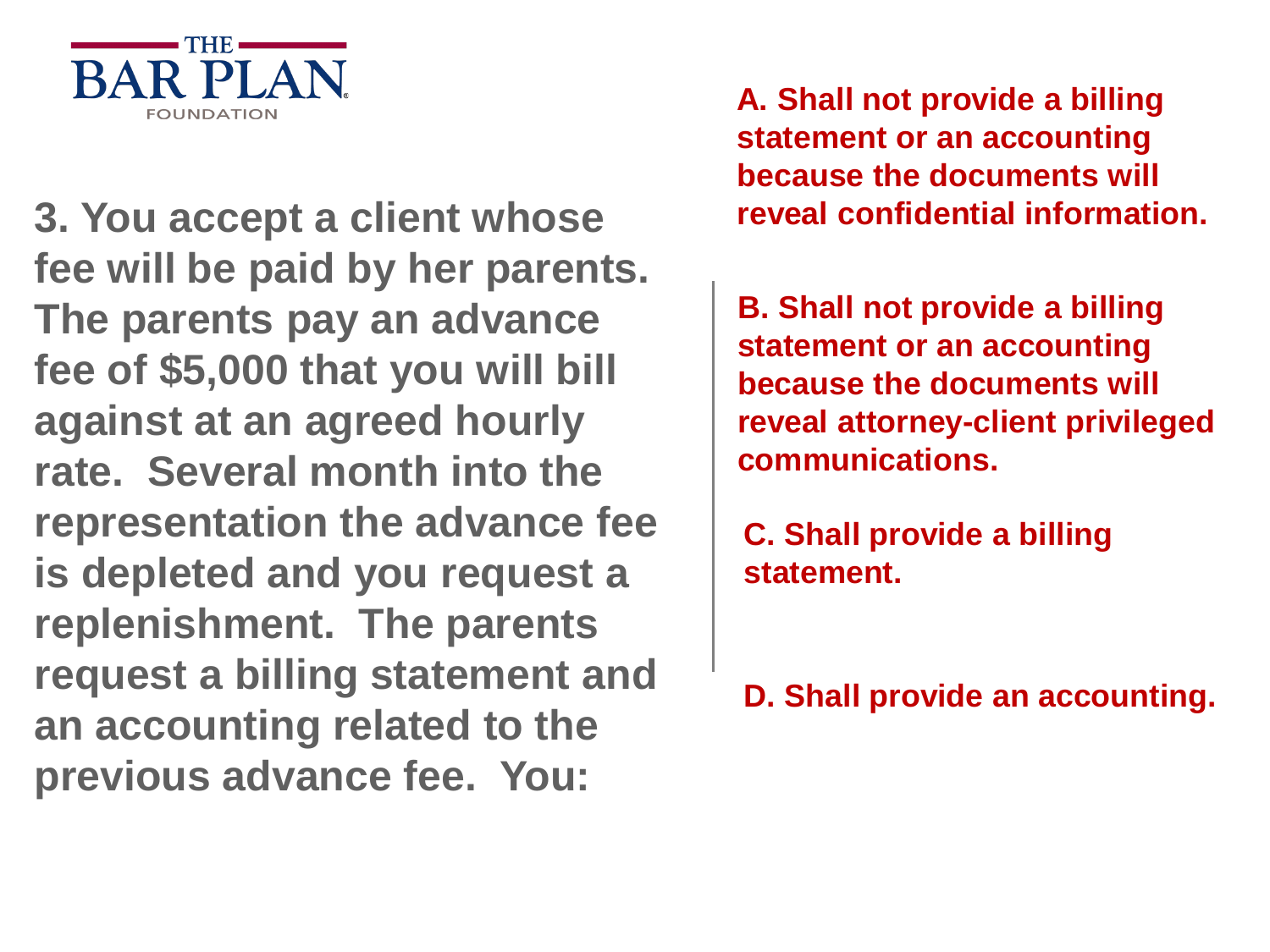

#### **4. The terms "trust account" and "IOLTA account":**

**A. Describe the same type of trust account.**

#### **B. Describe two distinct and separate types of trust accounts.**

**C. Are the descriptions for an Declined Account.**

**D. Are lawyer-type legalese.**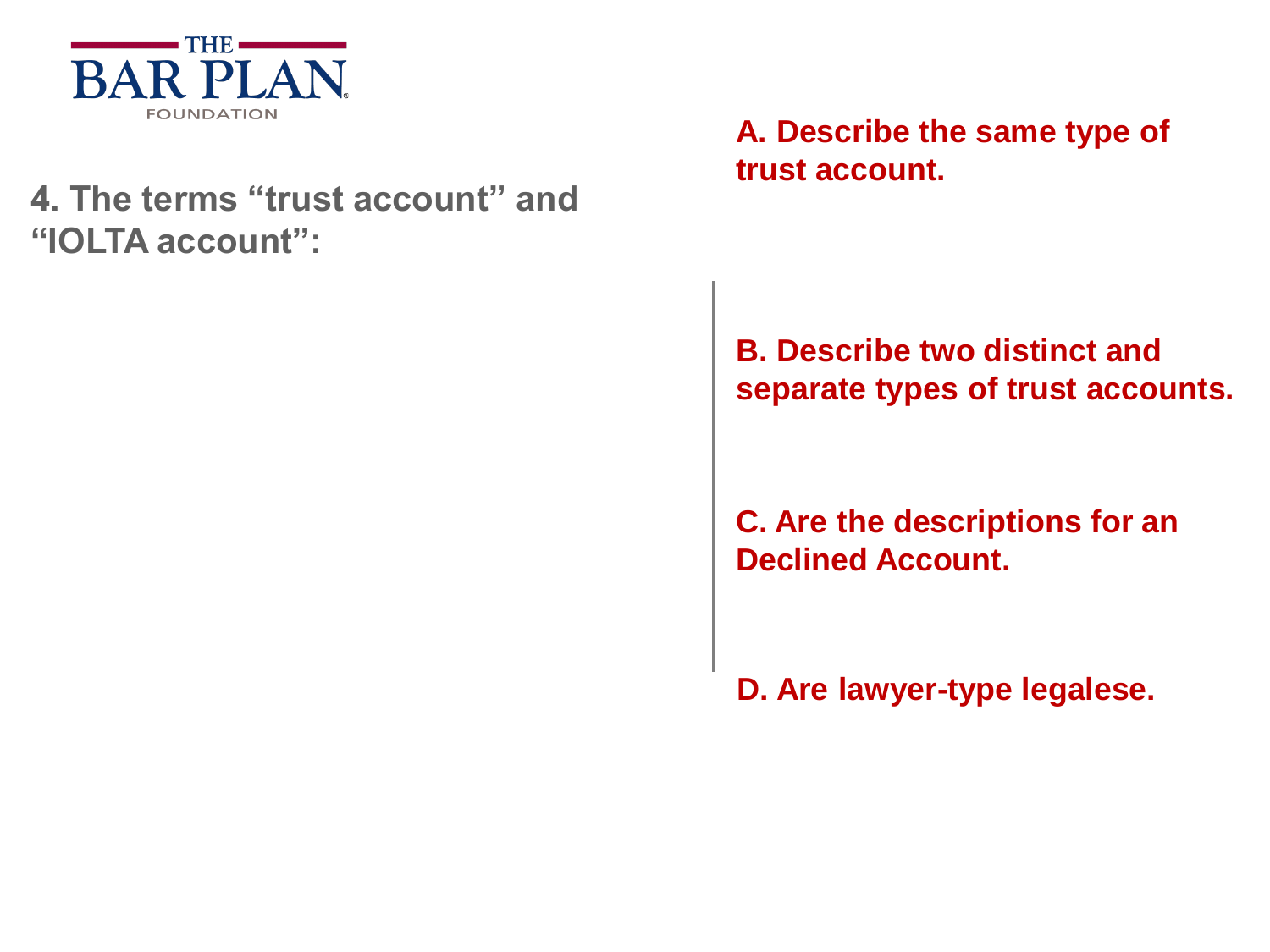

**5. One day you accept a client on a your IOLTA account. contingent fee basis the day before the client's SOL runs. Client tenders a check to you for expenses and filing fees which you immediately deposit. You then draft and file a petition, pay the filing fees from your firm account and transfer the amount of the filing fees from your IOLTA trust account to your firm account. Busy day! Transferring the expenses to your firm account is:**

**A. Impermissible because the client funds have not cleared** 

**B. Permissible because you paid the amount and your contingent fee contract states client is responsible for all costs and filing fees.**

**C. Permissible because there were sufficient funds in the IOLTA account to cover the transfer amount.**

**D. Permissible because the client's check has been deposited.**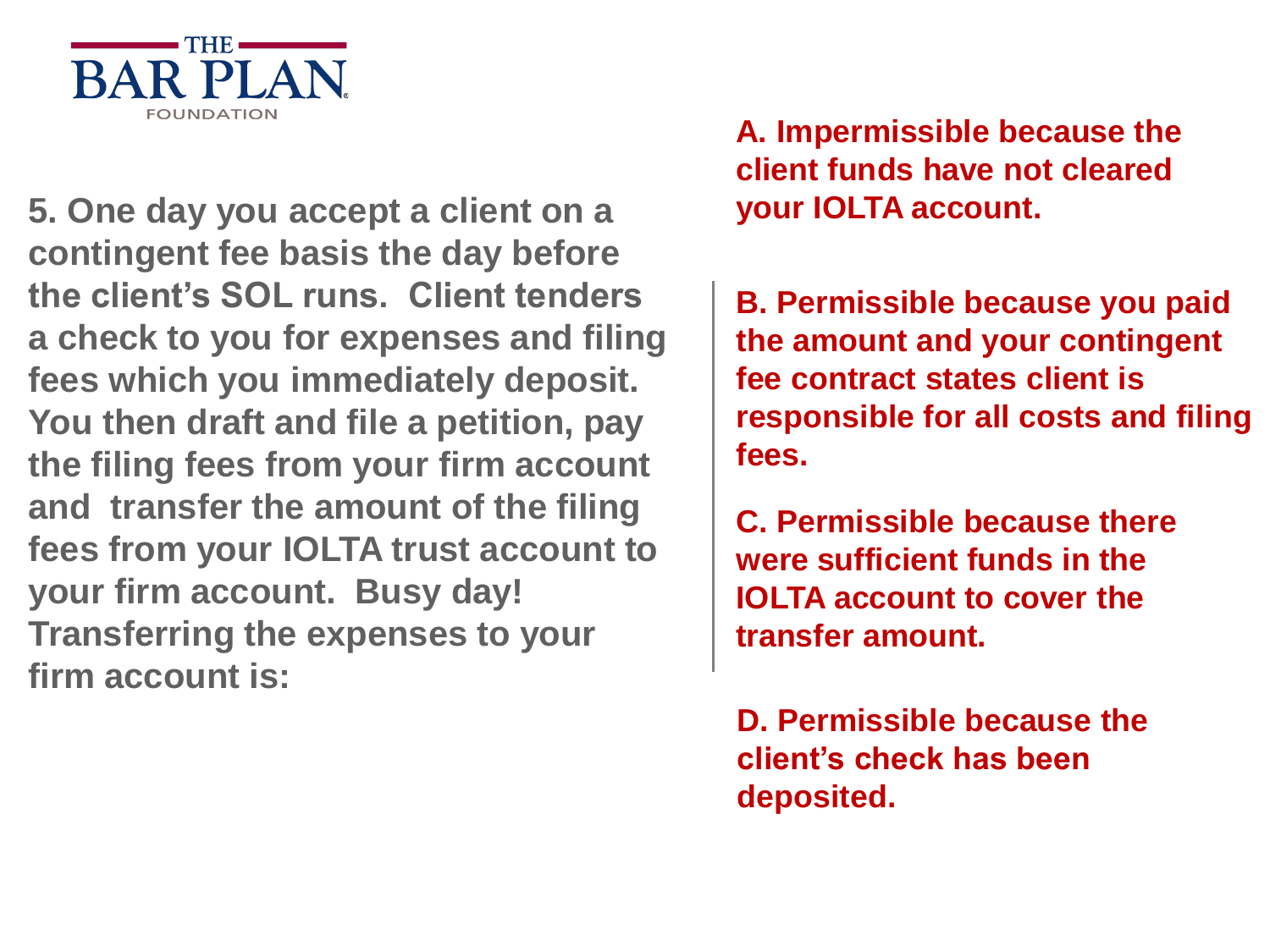

**6. During the course of a contingent fee case you receive notice of apparently valid hospital liens against the client for care provided as a result of client's injuries sustained in the accident. After a 5 day jury trial you and the client prevail and the insurance company issues you a check. The client refuses to give you permission to pay the liens and demands payment of the full amount recovered, after your fees, or she will report you to the Disciplinary Administrator's Office. You:**

**A. Shall pay all funds, after your fee, to the client unless client gives permission to pay the liens.**

**B. Shall pay all funds as per the client's demand, after your fee, to the client unless client gives permission to pay the liens only after you communicate adequate information and explanation about the material risks of and reasonably available alternatives to this proposed course of conduct.**

**C. Shall disregard client's demands and pay the lien amounts.**

**D. Shall hold up any payment to client or hospital until the lien issue is resolved.**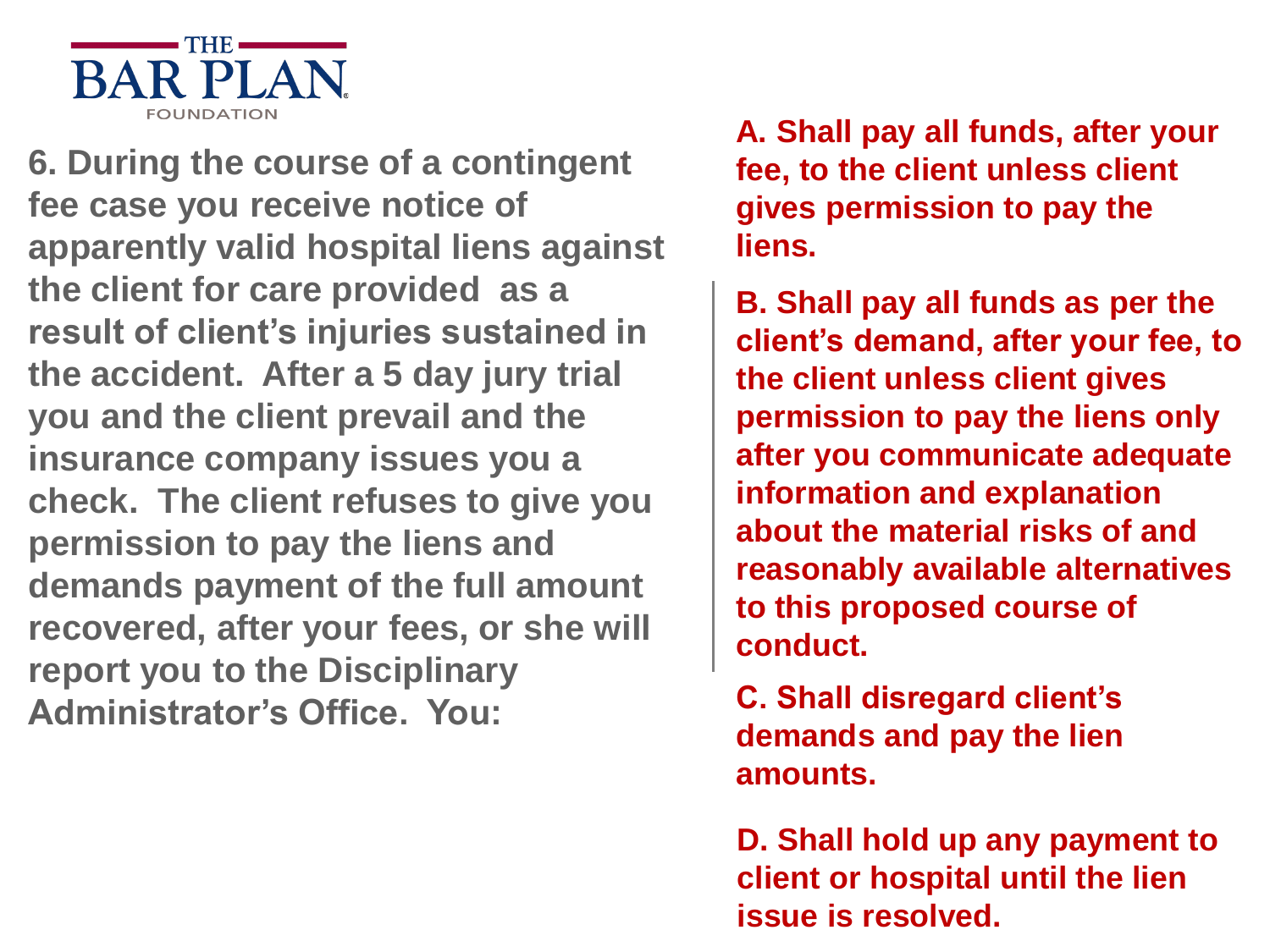

**7. One of your clients is a corporation headquartered in Kansas. Suit is filed against it in California. You call adverse counsel and request additional time to file a reply. This is:**

**A. The unauthorized practice of law in California.**

**B. Not the unauthorized practice of law in California because you did not appear in court.**

**C. Not the unauthorized practice of law in California because you did not file a pleading or motion with the court.**

**D. Not the unauthorized practice of law in California because you had already filed a pending motion to be admitted pro hac vice before attending the phone conference.**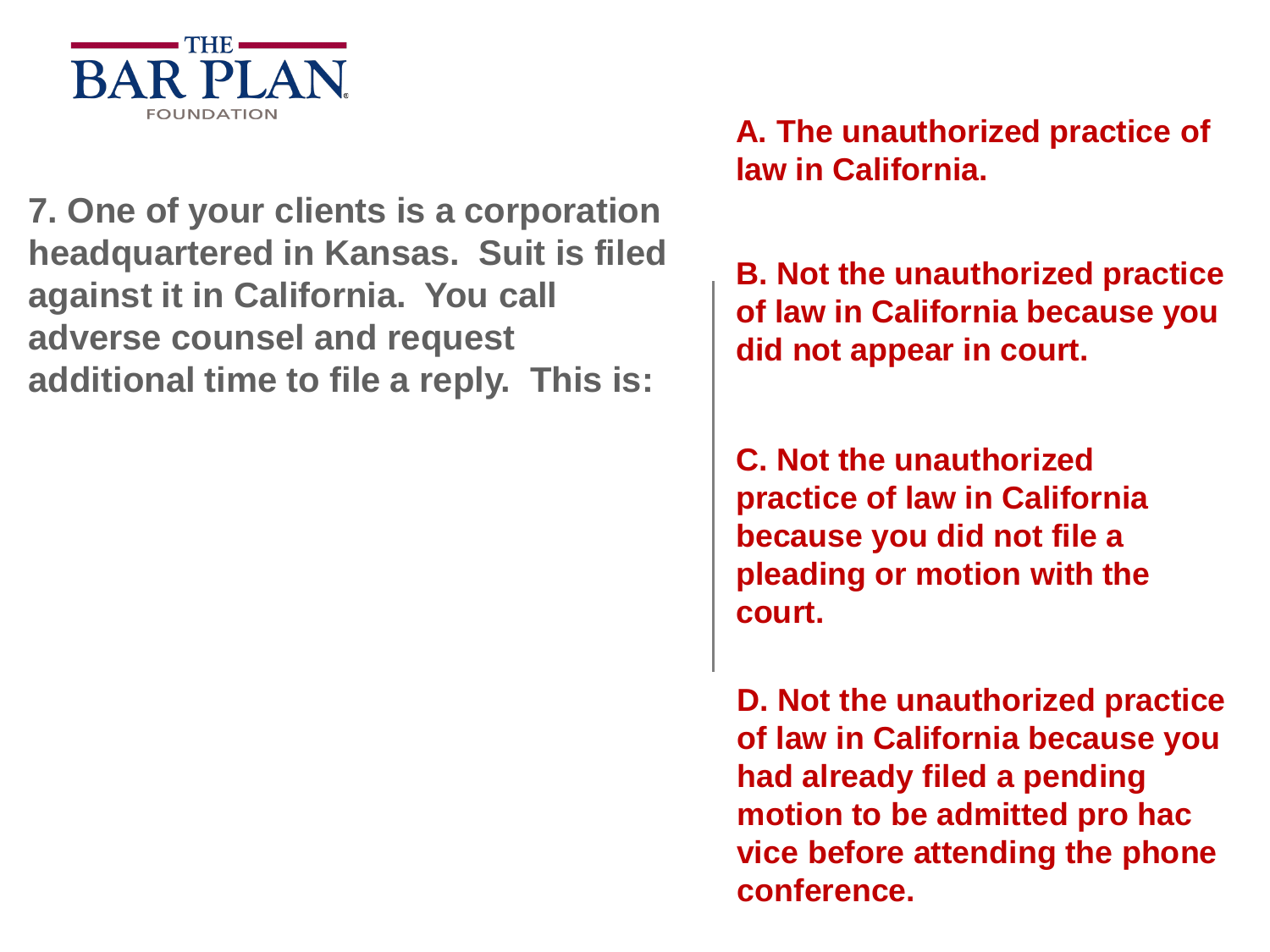

#### **A. Impermissible.**

**8. To avoid overdrafts you keep a small amount of firm funds in the account. This procedure is: B. Permissible so long as** 

**accurate records are maintained as to what money in the account belongs to the firm.**

**C. Permissible as long as the amount is de minimis.** 

**D. Permissible because there has never been an overdraft of the account.**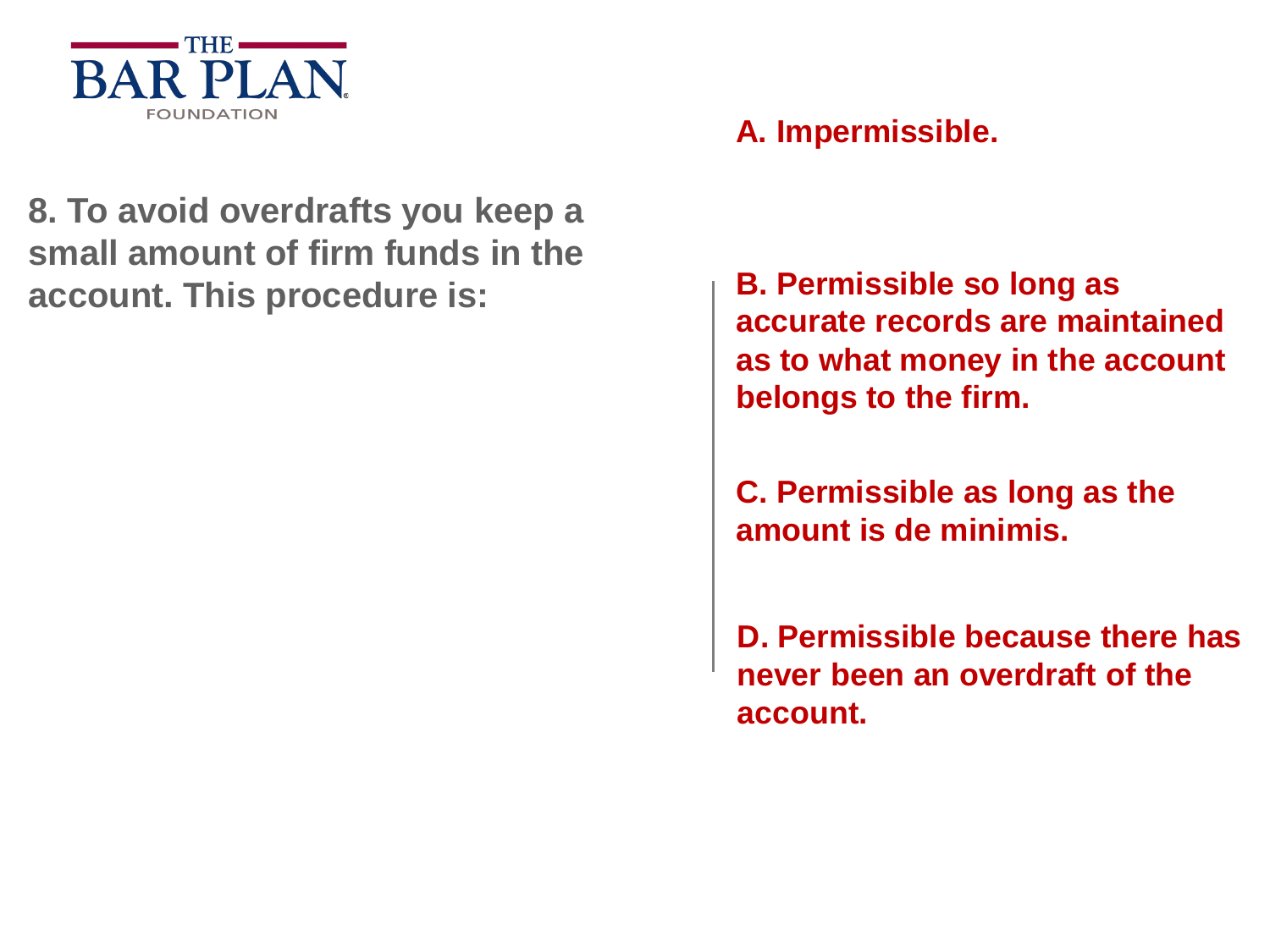

#### **9. Regarding your trust account activity you are required to: B. Maintain complete records**

#### **A. Maintain complete records.**

**which includes fee agreements, engagement letters, retainer agreements and compensation agreements with clients.**

**C. Maintain complete records which includes bills for legal fees and expenses rendered to clients.** 

**D. Maintain complete records which includes those portions of client files that are reasonably related to client trust account transactions.**